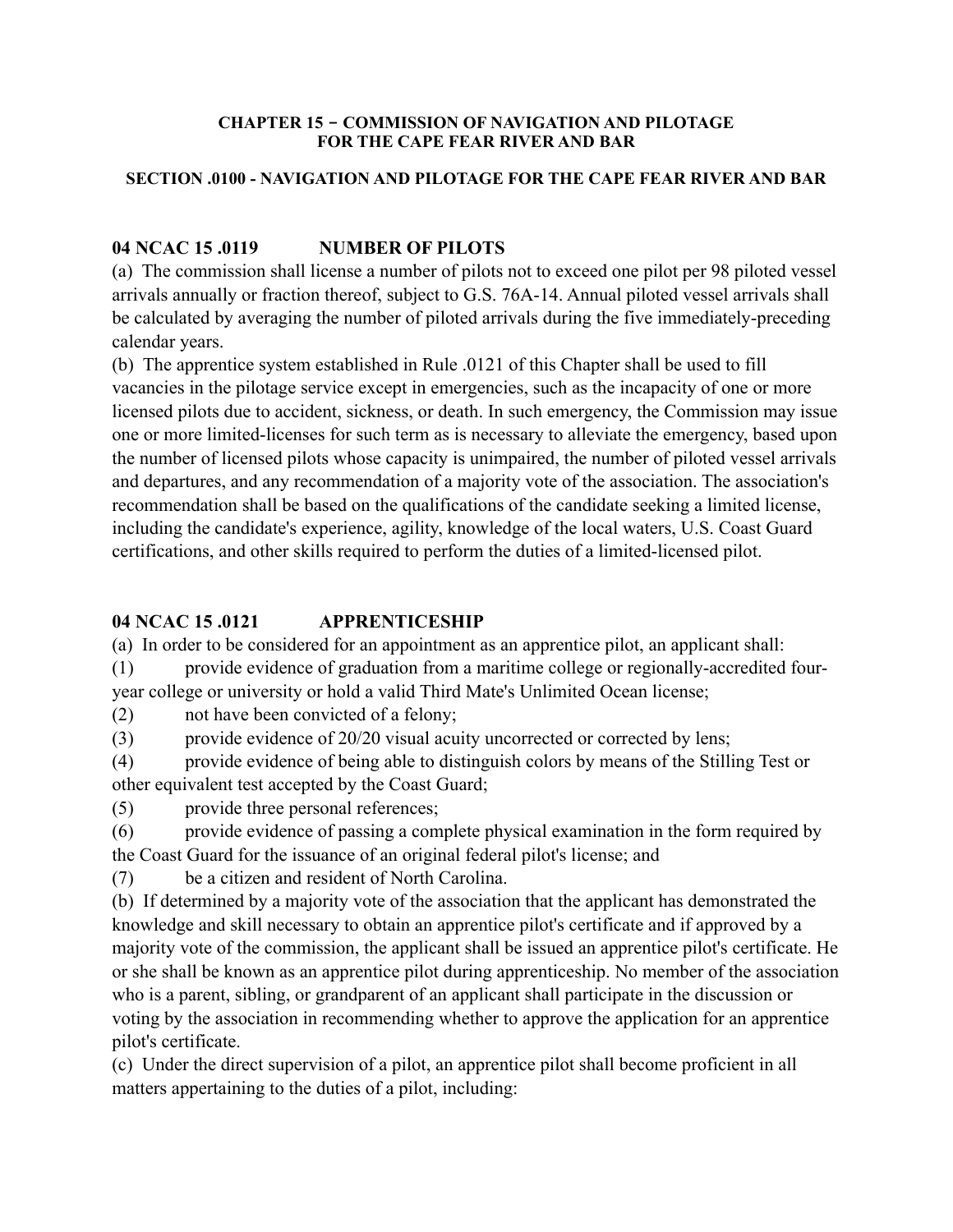- (1) the rules of the road as defined by the USCG;
- (2) the use of compass and navigational aids;
- (3) the set of various currents;
- (4) boarding of vessels in heavy weather;
- (5) the bearing of noted objects;
- (6) the number, shapes, and colors of buoys; and
- (7) the use of radar and ranges.

(d) An apprentice pilot shall make such boarding and trips and perform such duties as directed by a pilot in order to master the waters of the river and bar to master the handling of the various vessels that will be under the command of a pilot as they travel inbound from the ocean to the port of call and outbound from the port of call to the ocean.

(e) A limited license may be issued to an apprentice pilot by the commission upon a determination by a majority of the association that the applicant has demonstrated the knowledge and skill necessary to obtain a limited license and after consideration of the factors set forth in Paragraph (c) of this Rule. Prior to advancing from one limited license to the next, a majority of the association shall have signed the limited license, certifying progressive development of the knowledge and skill necessary for a limited license. The commission may issue the next limited license upon a determination by a majority of the association that the applicant has demonstrated the knowledge and skill necessary to obtain that limited license and after consideration of the factors set forth in Paragraph (c) of this Rule. No member of the association who is a parent, sibling, or grandparent of an applicant shall participate in the discussion or voting by the association in recommending whether to issue a limited license to the applicant.

(f) An apprenticeship may be terminated at any time there is a finding by the commission that progress is not being made as set forth in Paragraphs (c) through (e) or any of the requirements set forth in Paragraph (a) have been violated. A majority vote of the association shall be required in ordered to present these proposed findings to the commission and recommend termination of an apprenticeship. No member of the association who is a parent, sibling, or grandparent of an applicant shall participate in the discussion or voting by the association in recommending whether to terminate the applicant's apprenticeship.

(g) In order to be considered for an appointment as a pilot:

(1) an applicant shall have satisfied all statutory requirements for a full license;

- (2) an applicant shall hold a pilot's license issued by the Coast Guard;
- (3) an applicant shall not have been convicted of a felony;

(4) an applicant shall be recommended by a majority of the association and have been approved by a majority of the commission;

(5) there shall be a vacancy in the number of pilots established pursuant to Rule .0119 of this Chapter; and

(6) no member of the association or commission who is a parent, sibling, or grandparent of an applicant shall participate in the discussion or voting when considering whether to appoint an applicant as a fully licensed pilot.

(h) Upon the successful completion of the apprentice pilot training program and the requirements for a fully licensed pilot, an apprentice pilot shall then be placed on the apprentice pilots waiting list in the order in which they complete all such requirements. When a vacancy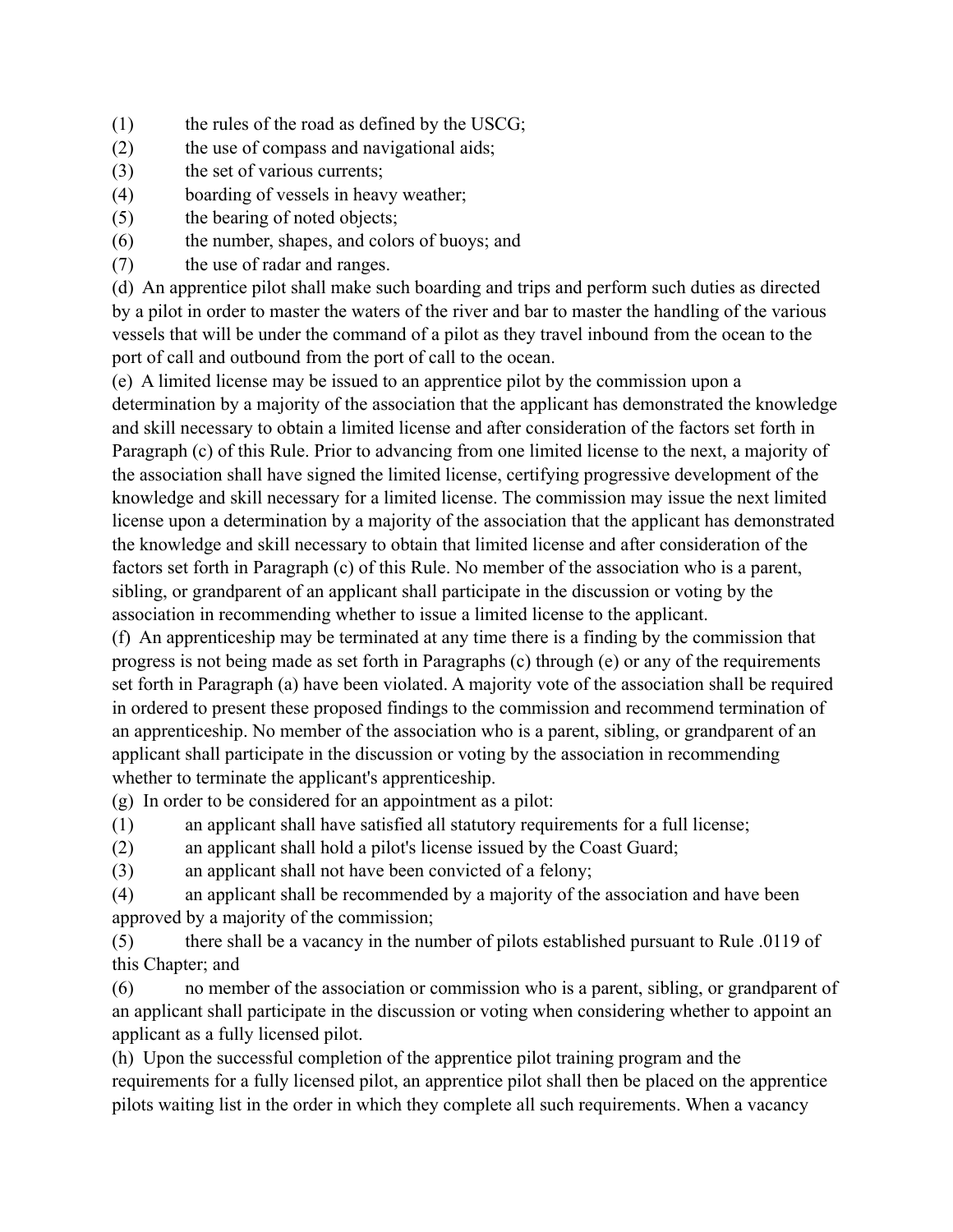occurs in the number of fully licensed pilots, the apprentice next in line shall be appointed to that vacancy. If he or she declines, his or her name shall be stricken from the waiting list. During this interim between the expiration of the limited license and the occurrence of a vacancy, the apprentice shall be required to make an average of two boardings per month under the supervision of a fully licensed pilot.

# **Chapter 76A. Navigation and Pilotage Commissions. SUBCHAPTER I. CAPE FEAR RIVER NAVIGATION AND PILOTAGE COMMISSION.**

Article 1. General Provisions.

#### **§ 76A-6. Classes of licenses.**

The Commission shall have general authority to issue the following classes of licenses:

- (1) Limited. Limited licenses may be issued to those who pass requirements established by the Commission to entitle such person to a limited license.
- (2) Full. A license to pilot any vessel. Provided there is a vacancy in the number of pilot positions established pursuant to G.S. 76A-14, a full license shall be issued to the holder of a limited license who has in the opinion of the Commission satisfactorily served at least one year under a limited license. Additionally the Commission may issue a full license to any one who in the Commission's judgment has sufficient credentials as established under G.S. 76A-5(b) to perform the pilotage task associated with a full license.
- (3) Apprentice. A license to engage in a program, approved by the Commission, as apprentice pilot under the terms of G.S. 76A-12. (1981, c. 910, s. 1; 1983 (Reg. Sess., 1984), c. 1081, s. 3; 1985, c. 631, ss. 1, 2; c. 689, s. 26.)

#### **§ 76A-12. Apprentices.**

The Commission when it deems necessary for the best interest of the State is hereby authorized to appoint in its discretion apprentices, none of whom shall be less than 21 years of age, and to make and enforce reasonable rules and regulations relating thereto. Apprentices shall serve for a minimum of one year but no longer than three years in order to be eligible for a limited license. The Commission shall adopt rules and regulations to monitor the progress of apprentices on a regular basis to assure the progressive development of knowledge and skill necessary to obtain a limited license. (1981, c. 910, s. 1; 1987, c. 475.)